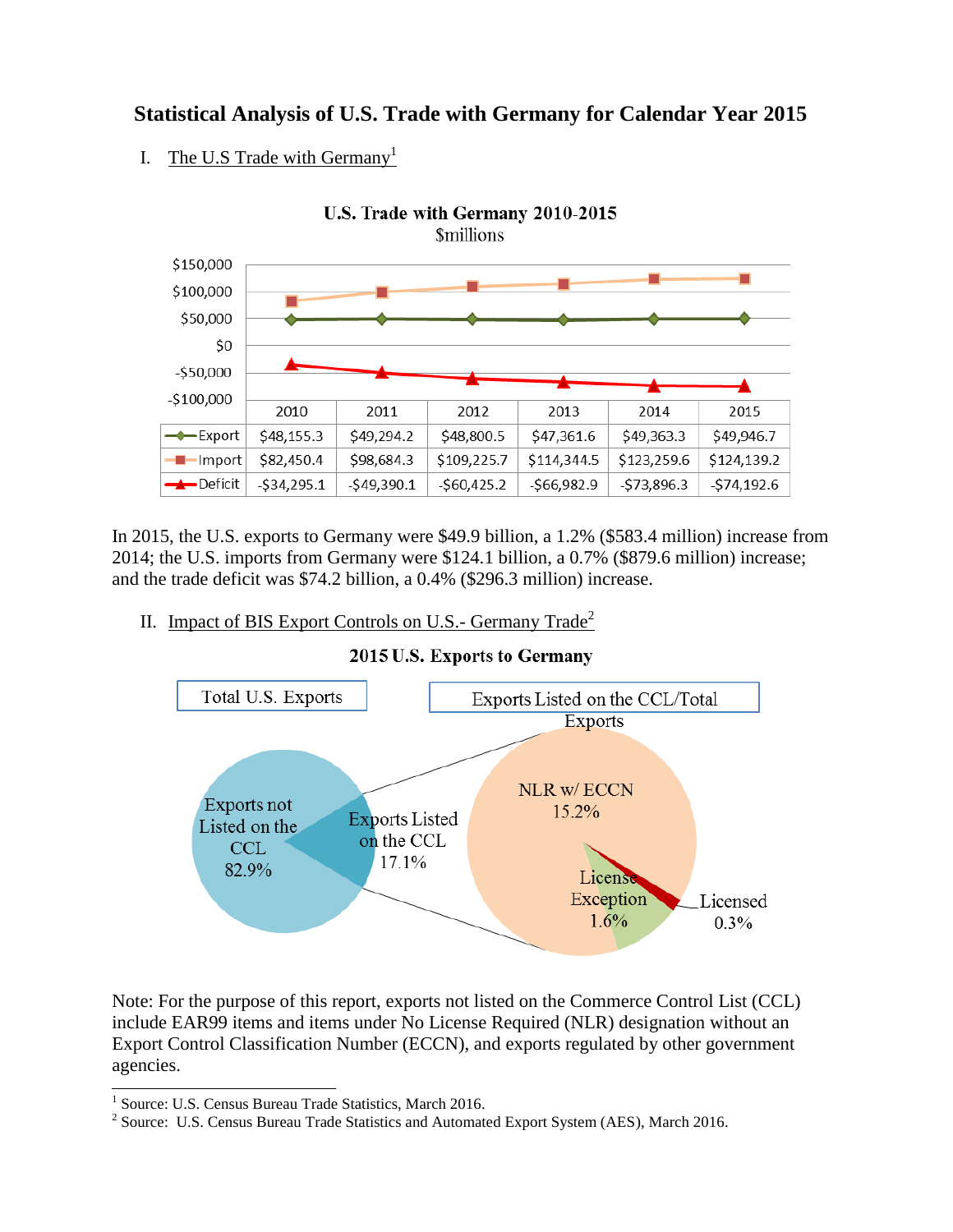Of the \$49.9 billion in U.S. exports to Germany in 2015, only 0.3% required *a BIS license*.

Of the \$8.5 billion in U.S. exports *of items listed on the Commerce Control List (CCL)<sup>3</sup>* to Germany, 1.8% required a license in 2015.

Of the \$965.2 million in U.S. exports *subject to a BIS license requirement* to Germany in 2015, 84.2% were exported under a license exception.

In 2015, the U.S. exports to Germany shipped under a BIS license exception valued \$813.1 million, of which, 63.2% included Encryption Commodities, Software and Technology (ENC), followed by Strategic Trade Authorization (STA) at 11.5%.



| <b>ENC</b> | Encryption Commodities, Software and Technology                   |
|------------|-------------------------------------------------------------------|
| <b>STA</b> | <b>Strategic Trade Authorization</b>                              |
| GOV        | Government and International Organizations                        |
| <b>RPL</b> | Servicing and Replacement of Parts and Equipment                  |
| <b>TMP</b> | Temporary Imports, Exports, Re-exports, and Transfer (in-country) |
| <b>AVS</b> | Aircraft and Vessels                                              |
| <b>GBS</b> | Shipments to Group B Countries                                    |

<sup>&</sup>lt;sup>3</sup> Items listed on the CCL include licensed, license exceptions and NLR with an ECCN and .y 600-series.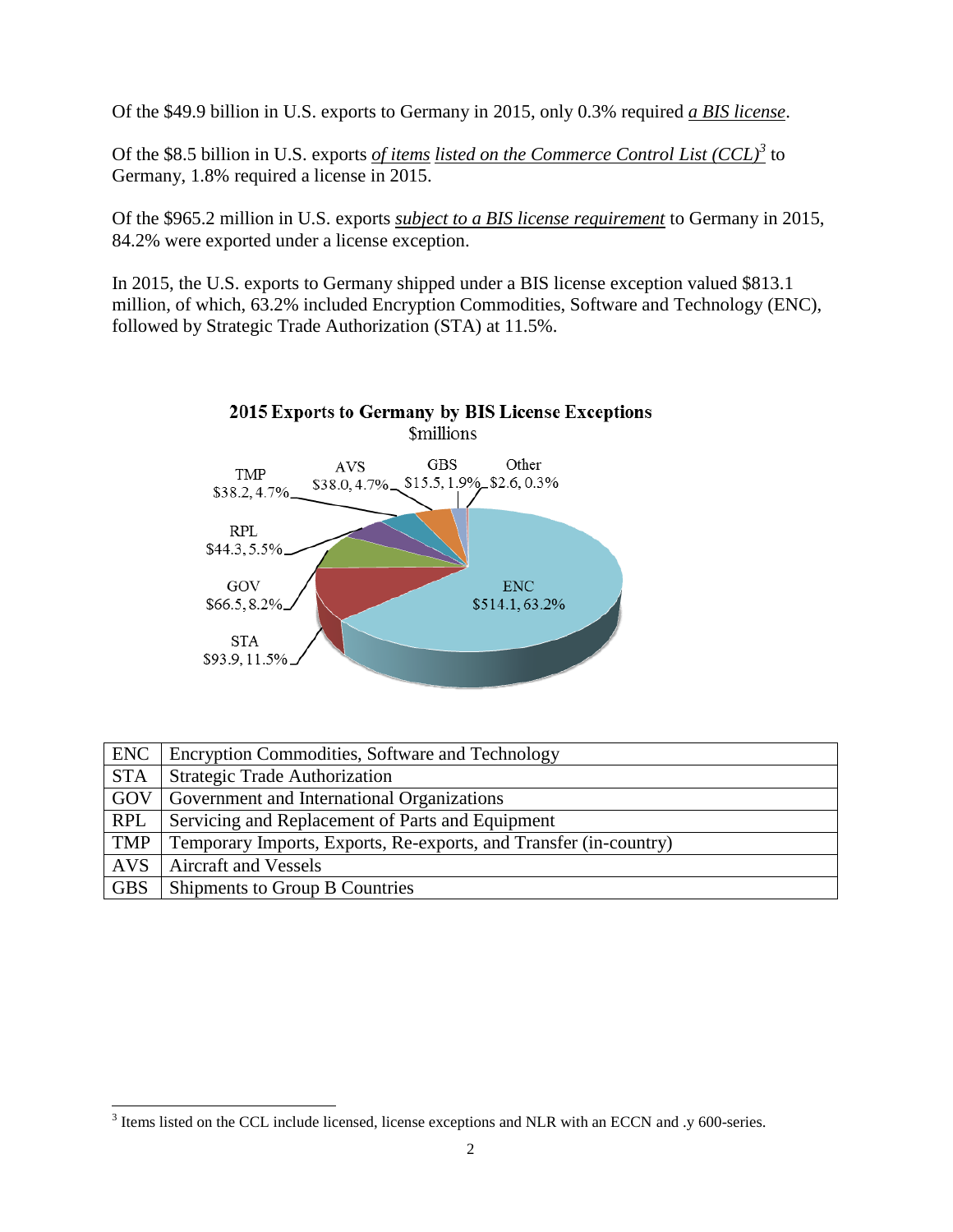## III. 2015 Trends in Exports by ECCN and License Designation<sup>4</sup>

| Top Four Exports by ECCNs to Germany by Value – Licensed (\$millions) |                                                      |              |  |  |  |
|-----------------------------------------------------------------------|------------------------------------------------------|--------------|--|--|--|
|                                                                       | <b>ECCN</b> Description                              | <b>Value</b> |  |  |  |
| 9A610                                                                 | Military aircraft and related commodities            | \$60.6       |  |  |  |
| 7A103                                                                 | Instrumentation, Navigation Equipment and Systems    | \$32.8       |  |  |  |
| 9A001                                                                 | Aero gas turbine engines                             | \$16.0       |  |  |  |
| 9A619                                                                 | Military gas turbine engines and related commodities | \$9.5        |  |  |  |

*Top Four Exports by ECCNs to Germany by Shipment Count – Licensed*

|       | <b>ECCN</b> Description                              | <b>Shipment Count</b> |
|-------|------------------------------------------------------|-----------------------|
| 9A610 | Military aircraft and related commodities            | 1,269                 |
| 9A619 | Military gas turbine engines and related commodities | 322                   |
| 0A606 | Ground vehicles and related commodities              | 268                   |
| 7A103 | Instrumentation, Navigation Equipment and Systems    | 263                   |

*Top Four Exports by ECCNs to Germany by Value – License Exception (\$millions)*

| <b>ECCN</b> | <b>Description</b>                                            | <b>Value</b> |
|-------------|---------------------------------------------------------------|--------------|
| 5A002       | <b>Information Security Systems Equipment</b>                 | \$505.2      |
| 9A001       | Aero gas turbine engines                                      | \$78.6       |
| 9A610       | Military aircraft and related commodities                     | \$39.7       |
| 9A991       | Aircraft and gas turbine engines and "parts" and "components" | \$26.4       |

|             | Top Four Exports by ECCNs to Germany by Value $-NLR$ (Smillions) |              |
|-------------|------------------------------------------------------------------|--------------|
| <b>ECCN</b> | <b>Description</b>                                               | <b>Value</b> |
| 9A991       | Aircraft and gas turbine engines and "parts" and                 | \$5,338.8    |
|             | "components"                                                     |              |
| 5A992       | Low-Level Information Security Systems and Equipment             | \$293.6      |
| 5A991       | Telecommunication equipment not controlled by 5A001              | \$252.1      |
| 7A994       | Other navigation direction finding and airborne                  | \$196.6      |
|             | communication equipment                                          |              |

*Top Four Exports by ECCNs to Germany by Value – NLR (\$millions)*

 4 Source: AES, March 2016.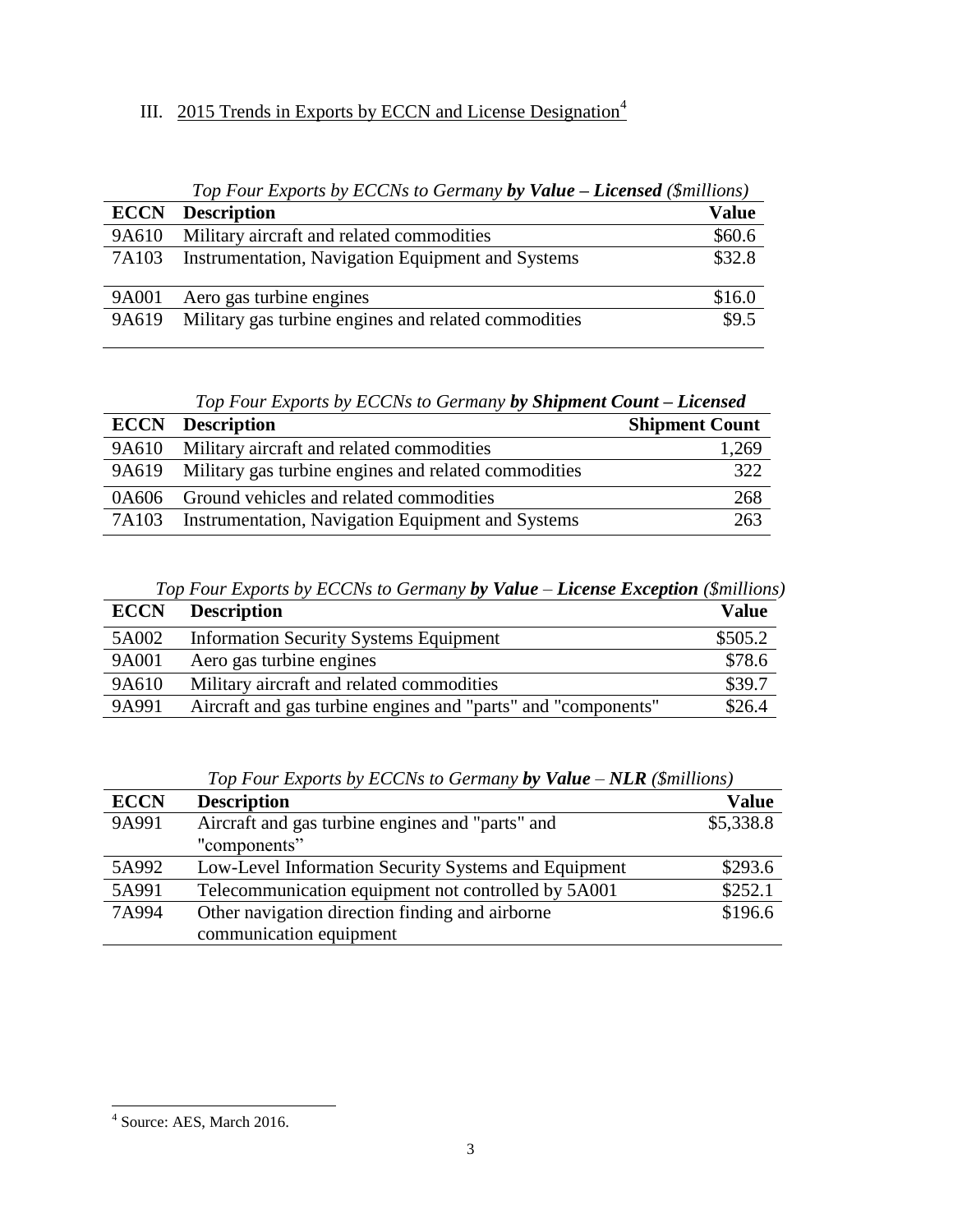

U.S. ATP Trade with Germany 2010 - 2015 *<u>Smillions</u>* 

In 2015, the U.S. ATP exports to Germany valued \$14.2 billion, a 0.8% (\$115 million) increase from 2014; the U.S.ATP imports from Germany were \$17.9 billion, a 2.9% (\$512 million) increase; and the trade deficit was \$3.6 billion, a 12.2% (\$397 million) increase.

| <b>Smillions</b>              |        |        |        |        |        |        |                            |                         |
|-------------------------------|--------|--------|--------|--------|--------|--------|----------------------------|-------------------------|
| <b>ATP Category</b>           | 2010   | 2011   | 2012   | 2013   | 2014   | 2015   | $%$ of the<br><b>Total</b> | $%$ change<br>from 2014 |
| Biotechnology                 | 3.708  | 614    | 788    | 630    | 650    | 737    | 5.2%                       | 13.4%                   |
| Life Science                  | 2,607  | 2,513  | 2,602  | 2,489  | 2,560  | 2,412  | 17.0%                      | $-5.8\%$                |
| Opto-Electronics              | 1.008  | 718    | 514    | 457    | 485    | 431    | 3.0%                       | $-11.1%$                |
| Information & Communications  | 1,923  | 1,962  | 2,081  | 2,069  | 2,264  | 2,388  | 16.8%                      | 5.5%                    |
| Electronics                   | 871    | 844    | 661    | 686    | 811    | 746    | 5.2%                       | $-8.0\%$                |
| <b>Flexible Manufacturing</b> | 778    | 757    | 589    | 496    | 448    | 467    | 3.3%                       | 4.2%                    |
| <b>Advanced Materials</b>     | 86     | 87     | 64     | 79     | 82     | 77     | 0.5%                       | $-6.1%$                 |
| Aerospace                     | 5.408  | 5,686  | 5,716  | 5,869  | 6,607  | 6.799  | 47.8%                      | 2.9%                    |
| Weapons                       | 149    | 65     | 85     | 68     | 152    | 81     | $0.6\%$                    | $-46.7\%$               |
| Nuclear Technology            | 60     | 101    | 86     | 78     | 56     | 92     | $0.6\%$                    | 64.3%                   |
| <b>Grand Total</b>            | 16.601 | 13.349 | 12,914 | 12,901 | 14.115 | 14.230 | 100.0%                     | $0.8\%$                 |

## **U.S. ATP Exports to Germany 2010-2015**

In 2015, the largest categories of the U.S. ATP exports to Germany were comprised of Aerospace at \$6.8 billion (47.8% of the total ATP exports); Life Science at \$2.4 billion  $(17.0\%)$ ; and Information & Communications at \$2.4 billion  $(16.8\%)$ .

In 2015, 28.5% (\$14.2 billion) of U.S. exports to Germany were considered ATP items. Of these, 0.7% required *a BIS license*.

Of the \$776.6 million in U.S. *ATP exports subject to a BIS license requirement* to Germany in 2015, 86.4% were exported under a license exception.

 $\overline{a}$ 

<sup>&</sup>lt;sup>5</sup> Source: U.S. Census Bureau Trade Statistics, March 2016.

Advanced Technology Products: about 500 of some 22,000 commodity classification codes contain products from a recognized high technology category (e.g., biotechnology).